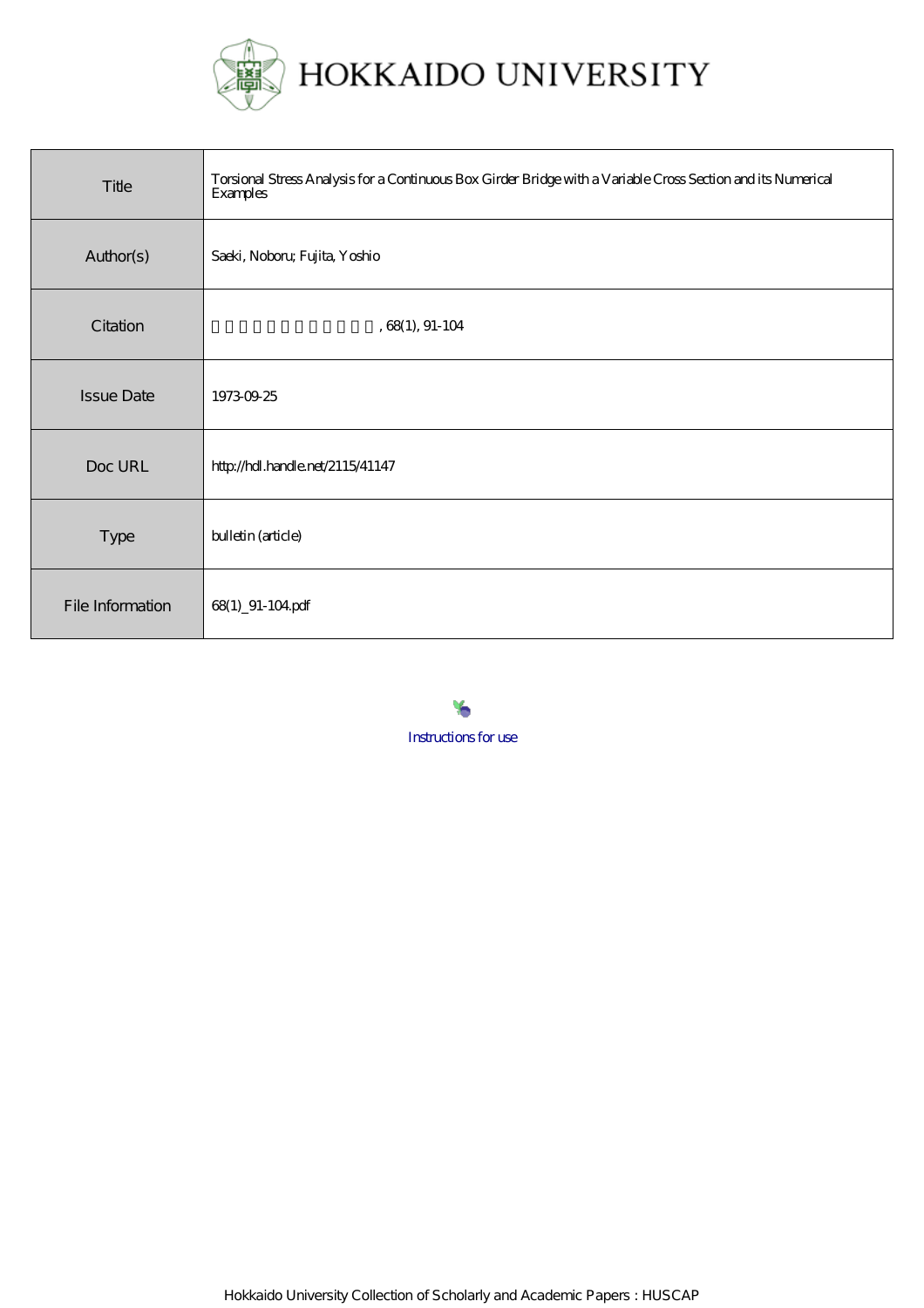# Torsional Stress Analysis for a Continuous Box Girder Bridge With a Variable Cross Section and its Numerical Examples

Noboru SAEKI and Yoshio FUJITA"

(Received March 23, 1973)

#### Abstract

 Torsion-bending theory in consideration of deformation due to secondary shearing stress is proposed by the authors and torsional stress on a continuous beam with varible cross sections is analyzed by the theory. Results of model beam test on a box-beam having a length of 50 cm, a width of  $4 \text{ cm}$  and a height of 3 cm, are compared with values calculated by Bornscheuer's, Grasse's and the author's theory, and it was ascertained that the proposed theory in the present paper has a higher degree of accuracy as compared with the others.

 Infiuence lines of primary torsional moment, secondary torsional moment, warping moment, and torsional stress are calculated by this theory and compared with Bred't and Bornscheuer's, thus it was clarified that the torsional stress on continuous concrete beams takes an intermediate value between Bredt's and Bornscheuer's.

## 1. lntroduction

 In eonstruction of a concrete girder bridge with a long span, a type of statically indeterminate box girder with variable crosss sctions has been widely used and owing to the progress of quality of materials and execution of work, thin-walled box beams have come into use and dead load has been lightened. Therefore it has become possible to design a bridge with longer span. ln this paper the problem of a tor sional stress continuous beam with thin-walled box is discussed on the base of torsion-bending in consideration of deformation due to secondary shearing stress. Torsional stresses on fixed beam and simple-fixed beam have been reported in the previous paper<sup>1)</sup>.

Formerly, the torsion-bending theory was established by Wagner<sup>2)</sup> and systematically described by Bornscheuer<sup>3)</sup> and Vlasov<sup>4)</sup>.

Recently the theory in consideration of the deformation due to secondary shearing stress has been presented by Heilig<sup>5)</sup>, Roik<sup>6)</sup> and Grasse<sup>7</sup>.

 In these papers the deformation due to secondary shearing flow was assumed in the same direction, thus these theories were generally tend to estimate excessive deformation.

 In this paper the secondary deformation is given by the way of "the principle of virtual work", taking into account the direction of the secondary shear flow, thus the deformation has a tendency to be smaller than Heilig's and Grasse's. ln order to clarify the differences among the theories by Heilig, Grasse and the author,

土木工学部 交通構造工学講座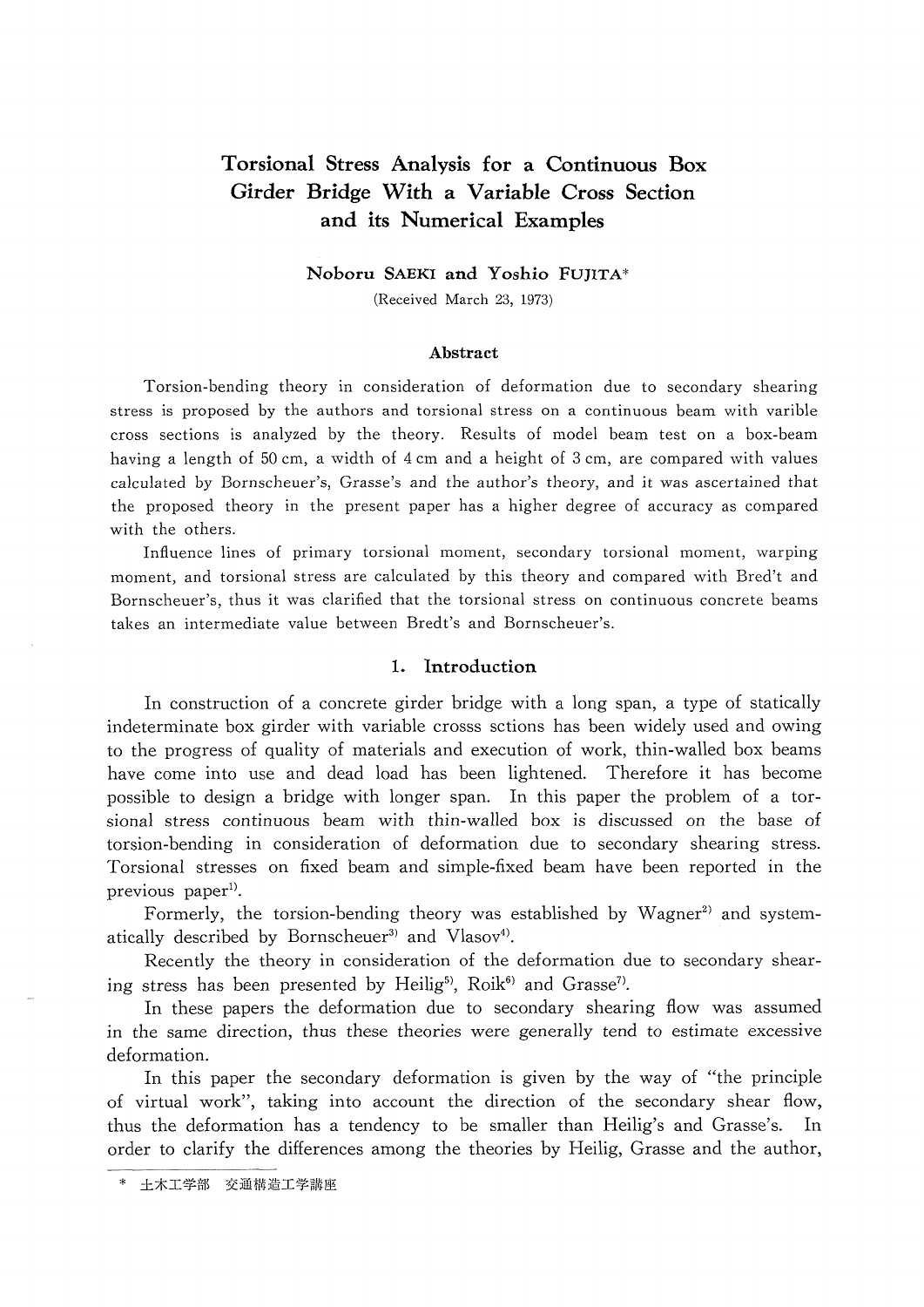numerical examples are shown in the figures concerning coeficients indicating the effect of deformation due to secondary shearing stress, and further, model beams made of acrylic resin is experimentally tested to verify the theory of torsion bending in consideration of the sec ondary deformation. lnternal forces of a continuous beam with var iable cross section are analyzed by "Knoten Last" method and influence lines of  $m_t$ ,  $\overline{m}_t$ , and  $m_w$  and torsional stress are discusssed. The extended value of  $m_k$ ,  $m_l$ , and  $m_w$  and torsional property Picture 1 Model test beam



### Z. Notation

 $T =$  total torsional moment  $m_t$  = primary torsional moment  $\overline{m}_t$  = secondary torsional moment  $m_w =$  warping moment  $\theta$  = angle of rotation  $\theta_s$  = angle of rotation of Saint-venant's part  $V<sub>s</sub>$  = displacement in s-direction  $W =$  displacement in *z*-direction  $s =$  curvilinear coordinate  $\sigma$  = warping stress  $\tau$  = primary shearing stress  $\bar{\tau}$  = secondary shearing stress  $\gamma$  = primary shearing strain  $\bar{r}$  = secondary shearing strain  $\gamma^*$  = total shearing strain  $q_s$  = primary shear flow  $\bar{q}$  = secondary shear flow  $D =$ shear center  $r_p$  = radius from shear center  $F=$  area enclosed by the center line of the cross section  $EC_w =$  sectorial rigidity

 $GI_t =$  torsional rigidity

 $I_B$  = torsion constant by Bredt

 $I_s$  = torsion constant by Saint-venant

 $I_c$  = torsion constant calculated by Trefftz's method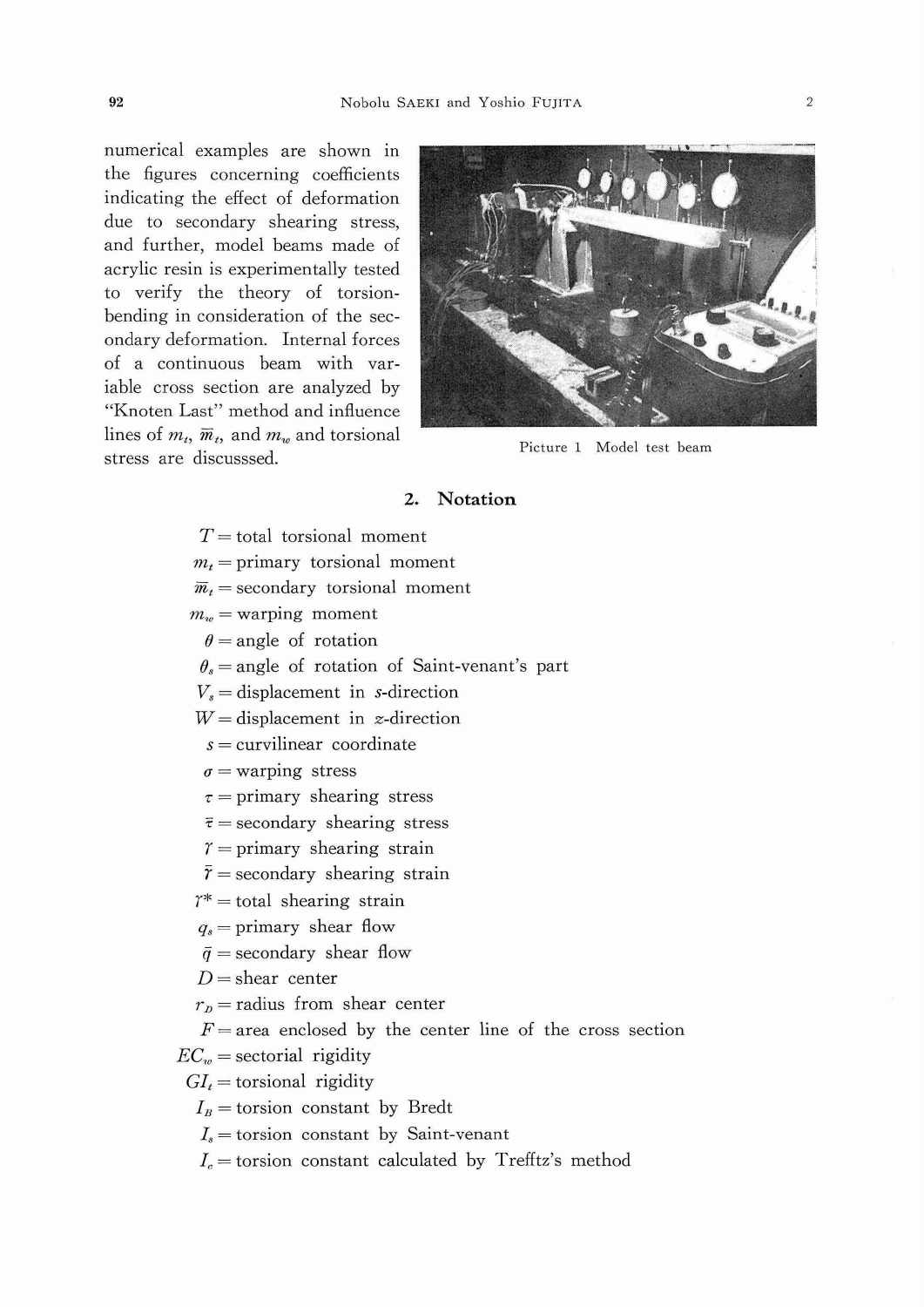# 3. Assumption

(a) Preservation of the shape of the cross section.

This means that the function  $V_s(s, z)$  and  $\theta(s, z)$  must be constant in all points of the cross section, namely

$$
V_s = V_s(z), \qquad \theta = \theta(z)
$$

(b) Propotion between stresses and strains.

The material satisfies Hooke's law.

$$
\sigma = E \frac{\partial W}{\partial z}
$$

(c) Thin-walled cross section

It is necessary that primary shear flow be constant in all points of closed cross section.

In order to verify the validity of the assumption "Thin-walled", numerical example is calculated by Trefftz's<sup>8)</sup> method as shown in Table 1 and Fig. 2. It was noted that the slope of the curves  $I_c/I_B$  are very small in the range of the ratio of  $t/h < 0.2$ , therefore within that range the primary shear flow is almost uniform.

| $b \times h \times t$ (m) | $I_{c}$ | $I_c/I_B+I_s$<br>$I_B$ |       | $b \times h$ (m) | $\mathcal{L}c$ | $I_s$ |  |
|---------------------------|---------|------------------------|-------|------------------|----------------|-------|--|
| $2\times2\times0.4$       | 1.918   | 1.638                  | 1.071 | $2\times2$       | 2.244          | 2.249 |  |
| $4\times2\times0.4$       | 5.795   | 5.104                  | 1.085 | $4\times2$       | 7.318          | 7.320 |  |
| $4\times1.5\times0.4$     | 3.085   | 2.667                  | 1.070 | $4\times1.5$     | 3.437          | 3.428 |  |
| $4 \times 1.0 \times 0.2$ | 0.880   | 0.804                  | 1.063 | $4\times1.0$     | 1.124          | 1.131 |  |



Fig. 2.



Coordinate system

Fig.  $1.$ 

Table 1.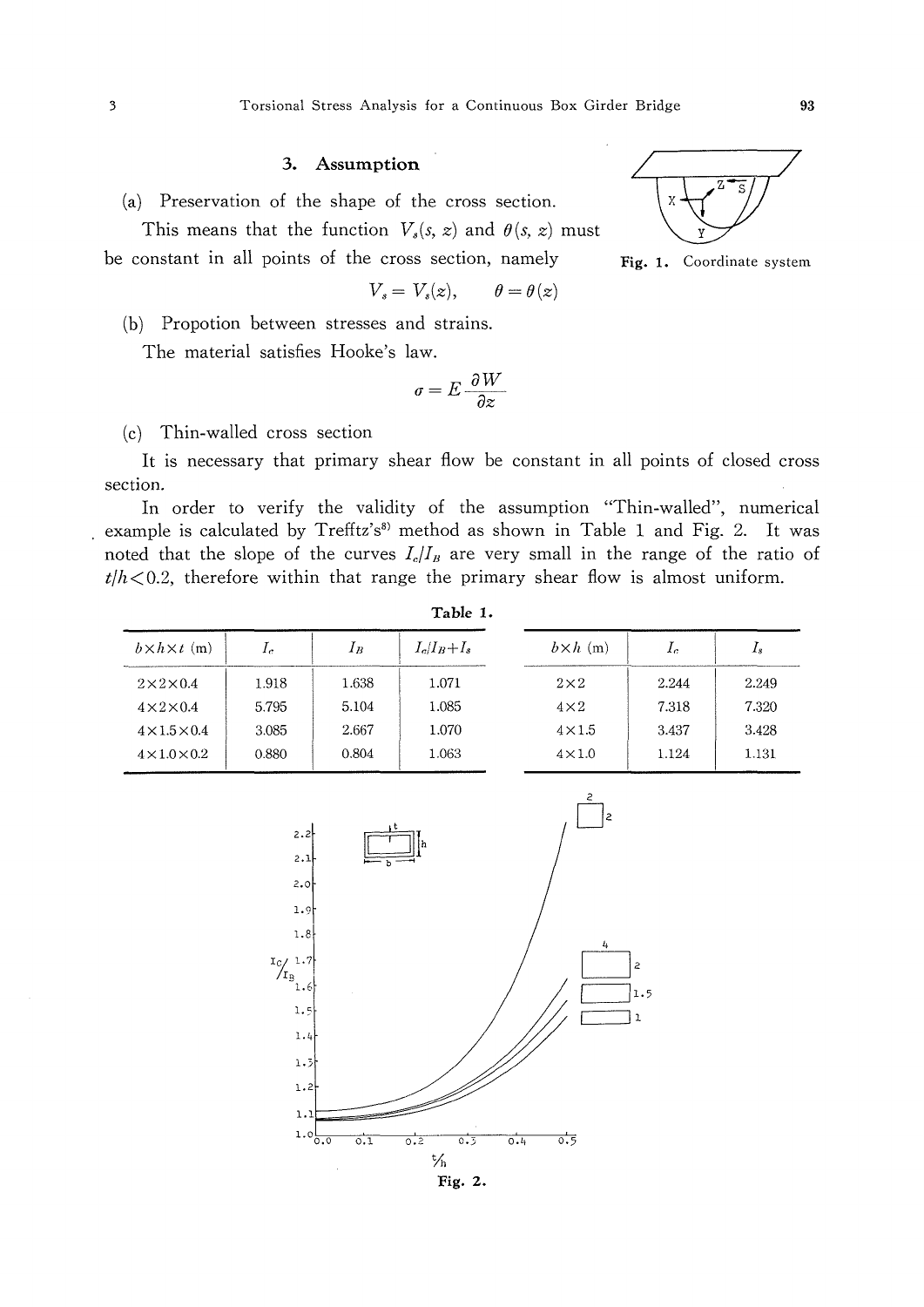# 3.1 Torsion-Bending Theory in Consideration of the Deformation due to Secondary Shearing Stress

We obtained primary shearing strain  $\gamma_s$  due to primary shear flow  $q_s$  as shown in Fig. 3,

$$
\gamma_s = \frac{\partial V_s}{\partial z} + \frac{\partial W}{\partial s} = \frac{q_s}{Gt} \tag{1}
$$



Secondary shear strain  $\bar{r}$  due to secondary shear flow  $\bar{q}$ is shown by a dotted line in Fig. 3 and we obtain the folloing,

$$
\bar{r} = \frac{\partial \bar{V}}{\partial z} \tag{2}
$$

Displacement  $V_s$  due to rotation of  $\theta_s$  is

$$
V_s = r_p \cdot \theta_s \tag{3}
$$

Substituting these into Eq. (1) and preforming the integration in regard to  $W$ , we find

$$
W = \theta'_s \bigg\{ r_D ds + \frac{1}{G} \bigg\} q_s \frac{ds}{t} + W_0 \tag{4}
$$

where  $W_0$  is a constant of integration.

The longitudinal deformation  $W$  is defined as follows

$$
W = \varphi \theta_s' \tag{5}
$$

where

$$
\varphi = -\int r_D ds + \frac{1}{G\theta'_s} \int q_s \frac{ds}{t} + \varphi_0 \tag{6}
$$

 $\varphi$  is called warping function.  $\varphi_0$  is a constant of integration. The continuity condition

$$
\int \frac{\partial \varphi}{\partial s} \, ds = 0
$$

must be satisfied, substituting Eq. (6) into the above condition. We obtain

$$
\frac{q_s}{G\theta'_s} = \frac{2F}{\oint \frac{ds}{t}}\tag{7}
$$

Substituting this in Eq. (6), we find

$$
\varphi = -\int r_D ds + \frac{2F}{\oint \frac{ds}{t}} \int \frac{ds}{t} + \varphi_0 \tag{8}
$$

Warping stress and secondary shearing stress acting at an element are shown in Fig. 4. The equilibrium condition of the element in the longitudinal direction is represented as follows

$$
\frac{\partial \sigma t}{\partial z} + \frac{\partial \bar{q}}{\partial s} = 0 \tag{9}math>
$$



Fig. 4. Stresses acting at an element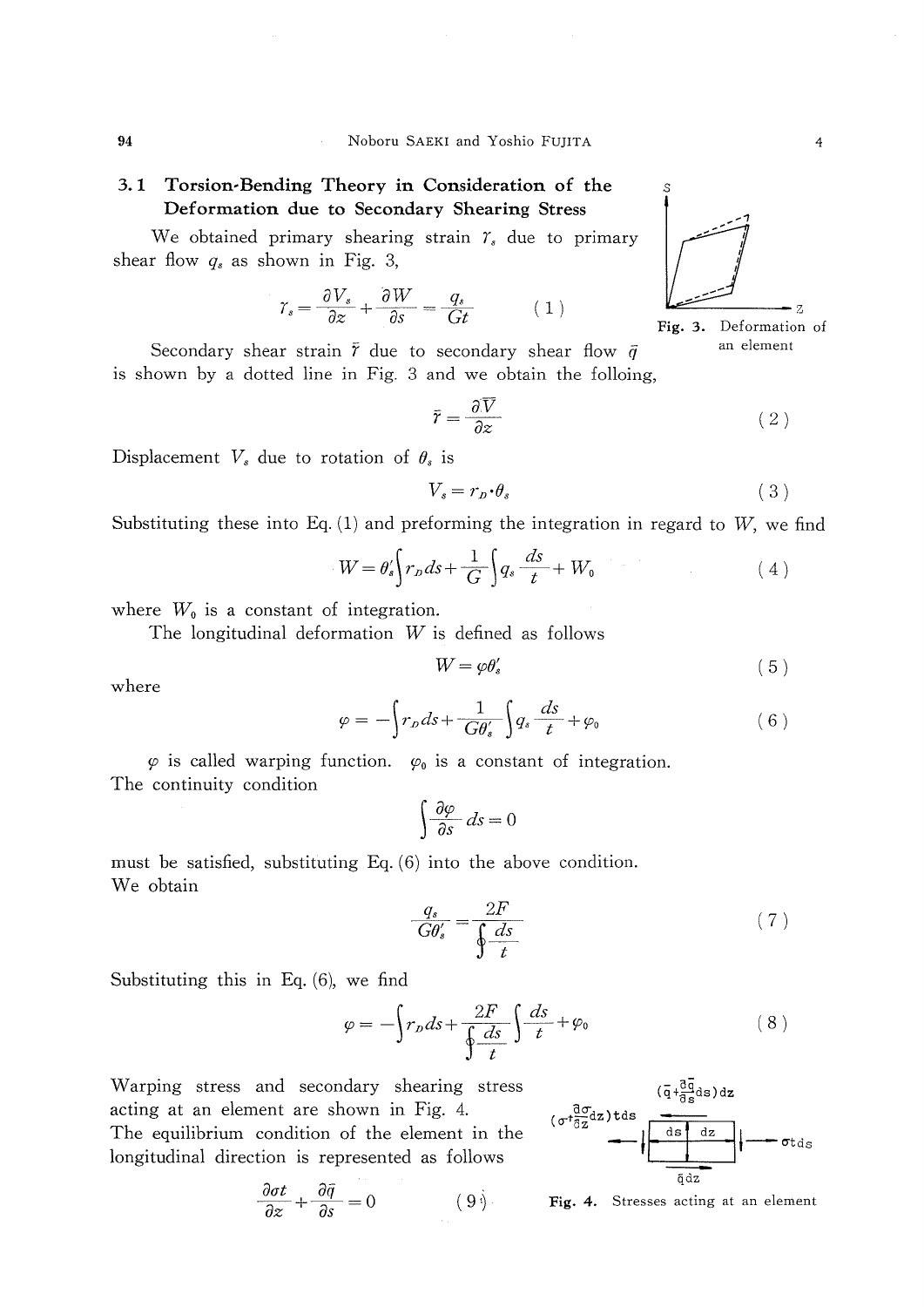By performing the integration.

$$
\bar{q} = q_0 - \int \sigma' t \, ds \tag{10}
$$

where  $q_0$  is a constant of integration.

The strains are related with the stresses by Hooke's law as follows.

 $\sigma = E \frac{\partial W}{\partial \theta} = E \omega \theta'$  $(11)$ 

Substituting this into Eq. (10).

$$
\bar{q} = q_0 - E\theta_s^{\prime\prime} F_r \tag{12}
$$

where

 $F_{\varphi} = \int \varphi dF$  Fig. 5. Redundant force

The continuity condition of the strain produced by secondary shear fiow, that is  $\Delta W = 0$ , must be satisfied.

By applying "the principle of virtual work", as shown in Fig. 5, we obtain

$$
\Delta W = \int \overline{\overline{v}} \, \overline{v} \, dV = \frac{1}{G} \oint (\overline{q}_0 - E\theta_s'' F_\varphi) \frac{ds}{t} = 0 \tag{13}
$$

 $\bar{q}_0/E\theta_s''$  is denoted  $\bar{q}_x$ , and we find

$$
\bar{q}_x = \left\{ F_\varphi \frac{ds}{t} \middle| \oint \frac{ds}{t} \right\} \tag{14}
$$

Substituting this in Eq.  $(12)$ 

$$
\bar{q} = -E\theta_s^{\prime\prime\prime}(F_\varphi - \bar{q}_x) \tag{15}
$$

Distribution of the secondary shear flow  $\bar{q}$  has a parabolic form and the additional unit rotation  $\bar{\theta}'$  yields due to the shear flow  $\bar{q}$ .

Displacement in the direction of s by the angle of rotation  $\bar{\theta}$  is related as follows.

$$
\overline{V} = r_p \overline{\theta} \tag{16}
$$

From Eq. (1) and Eq. (2), total shearing strain  $\mathcal{V}^*$  is

$$
\Upsilon^* = \frac{\partial V_s}{\partial z} + \frac{\partial W}{\partial s} + \frac{\partial \overline{V}}{\partial z} = \frac{q^*}{Gt} \tag{17}
$$

Compatibility condition,

$$
\oint \frac{\partial W}{\partial s} ds = 0
$$

must be also satisfied. We obtain

$$
q^* = G(\theta'_s + \bar{\theta}') \frac{2F}{\oint \frac{ds}{t}}
$$
 (18)

We get primary torsional moment  $m_t$  by performing integration of  $q^*r_p$ 

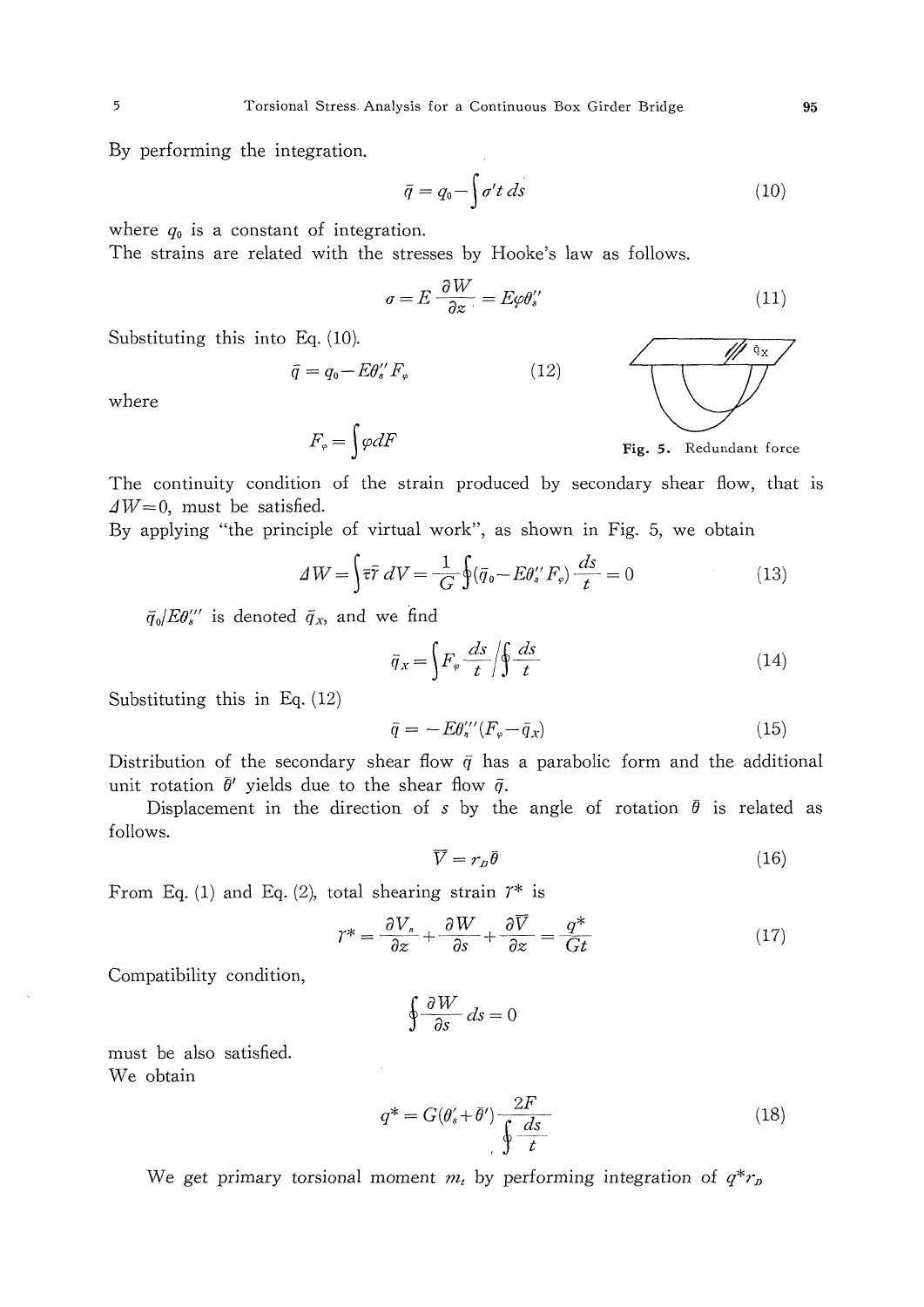Noboru SAEKI anb Yoshio FUJITA

$$
m_t = \oint q^* r_D = G(\theta'_s + \bar{\theta}') I_B \tag{19}
$$

where

 $I_{B}=\frac{4F^{2}}{\oint \frac{ds}{t}}$  $(20)$ 

Secondary torsional moment  $\overline{m}_t$  is as follows

$$
\overline{m}_t = \int_F \overline{q} \, r_D \, ds \tag{21}
$$

From the Eq.  $(13)$ 

$$
\int_{F} \bar{q} \frac{F^*}{t} ds = 0 \tag{22}
$$

where

$$
F^* = \frac{2F}{\oint \frac{ds}{t}}
$$

The Eq.  $(21)$  is therefore equal to

$$
\overline{m}_t = -E\theta_s^{\prime\prime} \int_F \left( F_\varphi - \overline{q}_x \right) \left( r_b - \frac{F^*}{t} \right) ds \tag{23}
$$

Substituting the relation  $\oint \bar{q}_x(r_p - F^* / t) ds = 0$  into the above equation, then integrating this by part, and we obtain

$$
\overline{m}_t = -E\theta_s^{\prime\prime} \left[ F_\varphi \left( r_b - \frac{F^*}{t} \right) ds \right] + E\theta_s^{\prime\prime} \left( \int_F \varphi t (\varphi_0 - \varphi) \, ds \right)
$$

The first term of the right side vanishes, we find

$$
\overline{m}_i = -E\theta_i'' \int_{F'} \varphi^2 dF = -E\theta_i'' C_w \tag{24}
$$

where

$$
C_w = \int_F \varphi^2 dF
$$

The torsion costant  $I_t$  is given as follows

$$
I_t = I_s + I_B \tag{25}
$$

Total torsional moment  $T$  is obtained as follows

$$
T = m_t + \overline{m}_t = GI_t(\theta'_s + \overline{\theta}') - EC_w \theta''_s \tag{26}
$$

Calculation of shear center  $D$  can be made in the same manner as the torsionbending theory.

$$
y_{D} = \frac{\int_{F} \varphi x \, dF}{\int_{F} x^{2} dF}, \qquad x_{D} = \frac{\int_{F} \varphi y \, dF}{\int_{F} y^{2} dF}
$$

6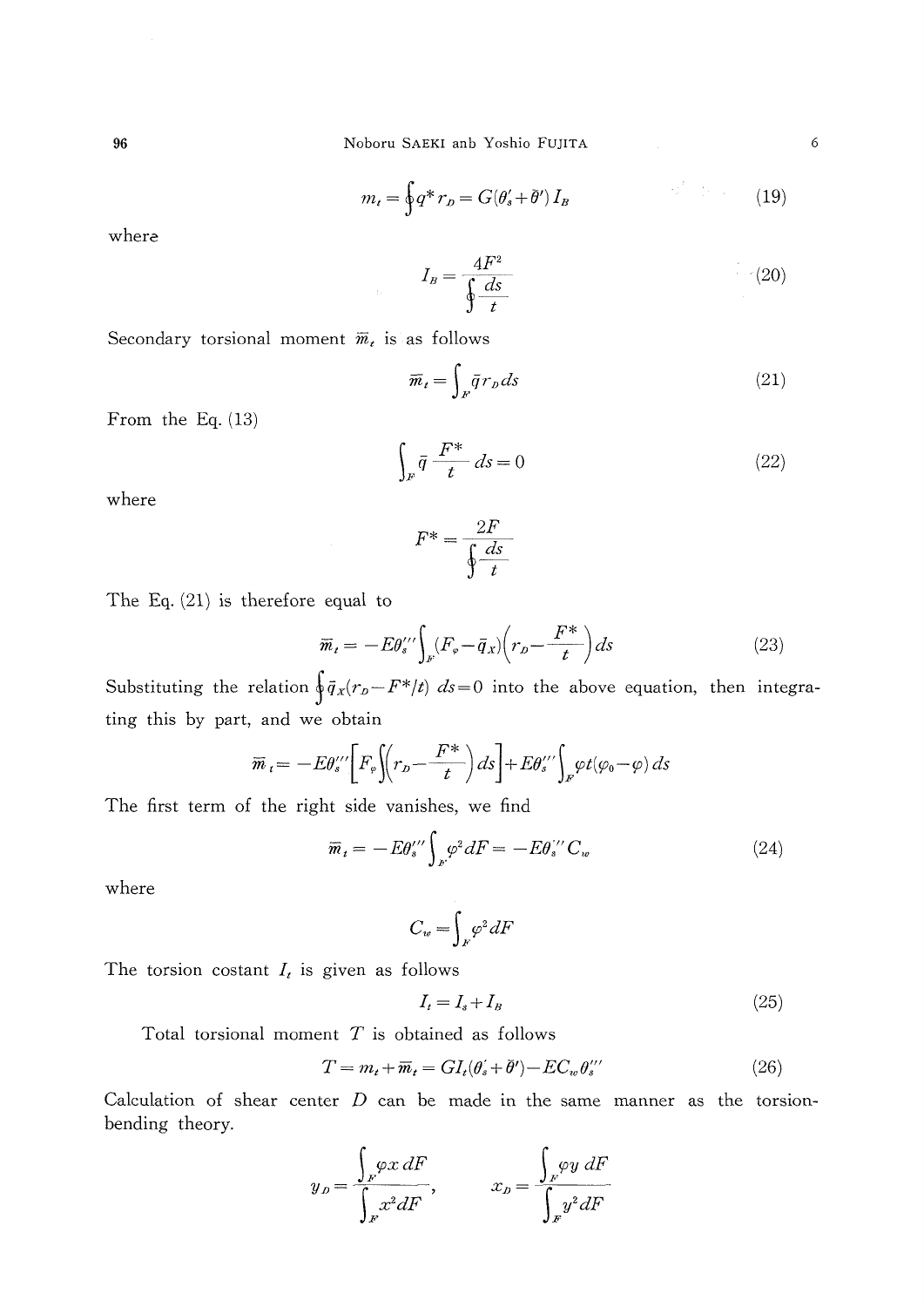#### 4. Determination of Additional unit Rotation

Zero points of the secondary shear flow are denoted by  $S_1$ ,  $S_2$ ,  $S_3$  ..., as shown in Fig. 6.

Secondary torsional moment is divided into two parts, One is a positive part of  $\bar{q}$  and the other is a negative part of  $\bar{q}$ , We obtain

$$
\overline{m}_t = \int_{(+)} \overline{q} r_D ds + \int_{(-)} \overline{q} r_D ds = \overline{m}_{t1} + \overline{m}_{t2} \tag{27}
$$

We define that the angle of rotation corresponding to  $\bar{m}_{t_1}$  and  $\bar{m}_{t_2}$  are  $\bar{\theta}_1$  and  $\bar{\theta}_2$ respectively.

The internal work by  $\bar{m}_{t_1}$  and  $\bar{m}_{t_2}$  are  $\bar{m}_{t_1}\bar{\theta}'_1$  and  $\bar{m}_{t_2}\bar{\theta}'_2$  and internal work are as follows correspondingly

$$
\frac{1}{G} \int_{(+)} \frac{\bar{q}^2}{t} ds, \qquad \frac{1}{G} \int_{(-)} \frac{\bar{q}^2}{t} ds
$$

The external work must be equal to the internal work, we obtain

$$
\bar{\theta}'_1 = -\frac{E\theta''_3}{G\Phi_1} \int_{(+)} \frac{\bar{\sigma}_1^2}{t} ds
$$
\n
$$
\bar{\theta}'_2 = -\frac{E\theta''_3}{G\Phi_2} \int_{(-)} \frac{\bar{\sigma}_2^2}{t} ds
$$
\n(28)

where

$$
\begin{aligned}\n\bar{q}_1 &= -\frac{\bar{q}_{(+)}}{E\theta_s^{\prime\prime\prime}}, & \bar{q}_2 &= \frac{\bar{q}_{(-)}}{E\theta_s^{\prime\prime\prime}}\\
\varPhi_1 &= \int_{(+)} \bar{q}_1 r_p ds, & \varPhi_2 &= \int_{(-)} \bar{q}_2 r_p ds\n\end{aligned}
$$

Symbols of (+) and (-) represent a positive and a negative part of  $\bar{q}$  respectively. The resultant unit rotation due to  $\bar{\theta}'_1$  and  $\bar{\theta}'_2$  is denoted by  $\bar{\theta}'$ .

Additional angle yieding by the unit rotation  $\bar{\theta}'_1$  and  $\bar{\theta}'_2$ 

$$
\bar{\theta}' = \bar{\theta}'_1 + \bar{\theta}'_2 \tag{29}
$$

by the reciprocal law we obtain

$$
\overline{m}_{t1}\overline{\theta}'_2-\overline{m}_{t2}\overline{\theta}'_1=0
$$

we find

$$
\bar{\theta}' = -\frac{E}{G} \frac{1}{\phi_1 + \phi_2} \left( \int_{(+)} \frac{\bar{q}_1^2}{t} - \int_{(-)} \frac{\bar{q}_2^2}{t} \, ds \right) = -\alpha_0 \theta_s''' \tag{30}
$$

where

$$
\alpha_0 = \frac{E}{G} \frac{1}{\phi_1 + \phi_2} \left( \int_{(+)} \frac{\bar{q}_1^2}{t} \, ds - \int_{(-)} \frac{\bar{\theta}_2^2}{t} \, ds \right) \tag{31}
$$

Substituting this in Eq. (26). We obtain the following fundamental differential equation for torsion-bending.



Fig. 6. Secondary shear flow  $\hat{q}$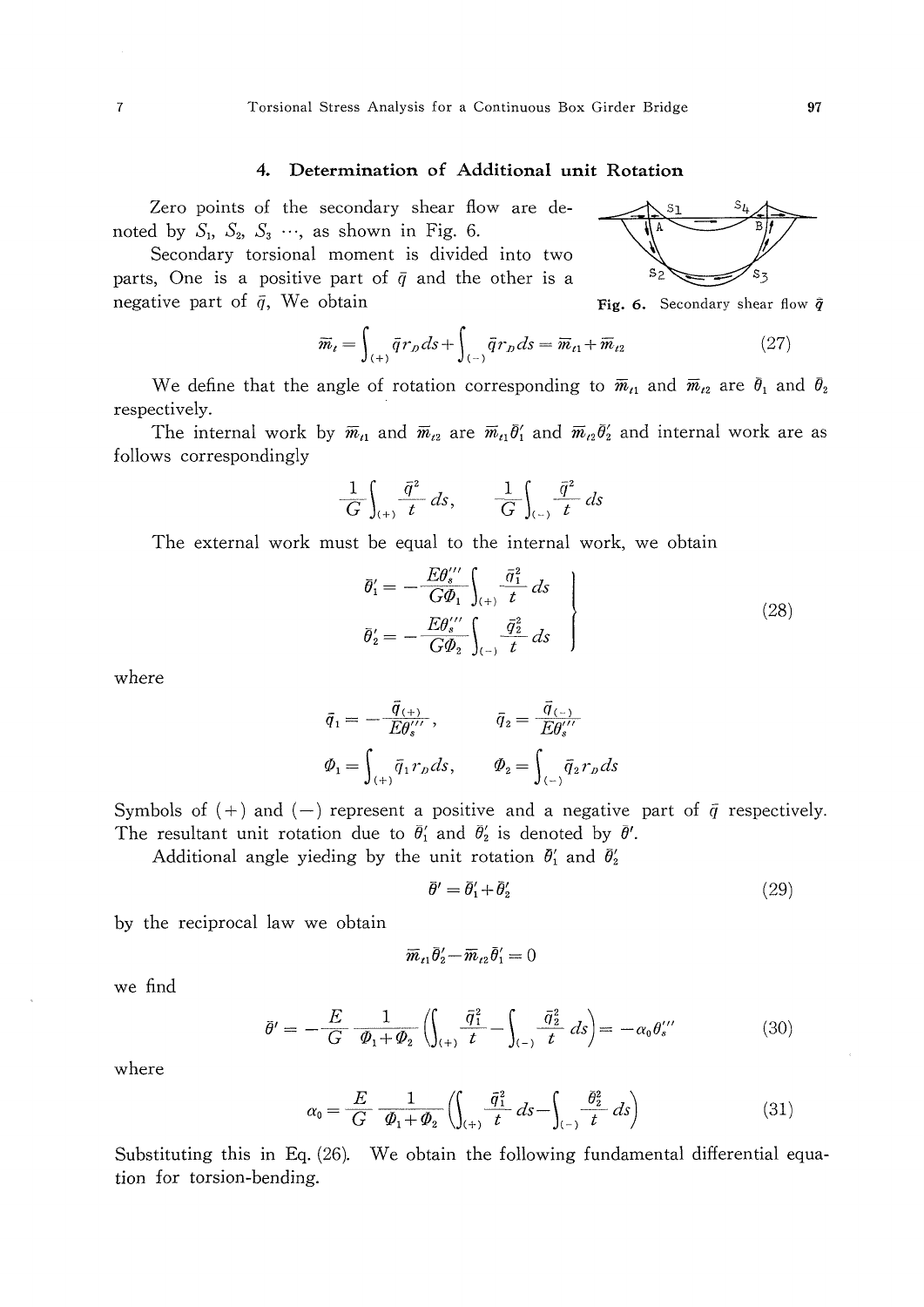Noboru SAEKI and Yoshio FUJITA

$$
GI_t \theta'_s - E\overline{C}_w \theta''_s = T \tag{32}
$$

where

98

$$
\alpha = \alpha_0 \frac{GI_t}{EC_w}, \qquad \overline{C}_w = C_w(1+\alpha) \tag{33}
$$

In case of a box cross section with constant thickness the coefficient is reduced to

$$
\alpha = \frac{0.4\{(1+\beta)(1+4\beta+\beta^2)/2 - 2\sqrt{3}/9(1+2\beta)^{2.5}\}\{1+1/3 \cdot t^2/h^2(1+\beta^2)\}}{(1-\beta^2)\{(1-\beta)/2 + \sqrt{3}/9(1+2\beta)^{1.5}\}}\tag{34}
$$

where

 $\beta = h/b$ 

The coefficient  $\alpha$  has a limit value where the cross section is square.

$$
\lim_{\hbar \to 1} \alpha = 0.4 \left( 1 + 4/3 \cdot t^2 / h^2 \right) \tag{35}
$$

The values of coefficient  $\alpha$  calculated by Eq. (33) in the case of  $\gamma = 1.0$ ,  $F = 9$   $m^2$  are shown in Fig. 7 and compared with Grasse's. Fig. 8 shows the values of  $\alpha$  in the case of different thicknesses, when the area of cross section is constant.



#### Model beam test 5.

In order to ascertain the theory of torsion-bending in consideration of the secondary deformation, a model beam is tested and the strain yielded by the warping moment is measured by a electric strain gauge. A maximum strain occurs locally at the warped point and loading point, thus the strain is measured at the fixed end of the cantilever.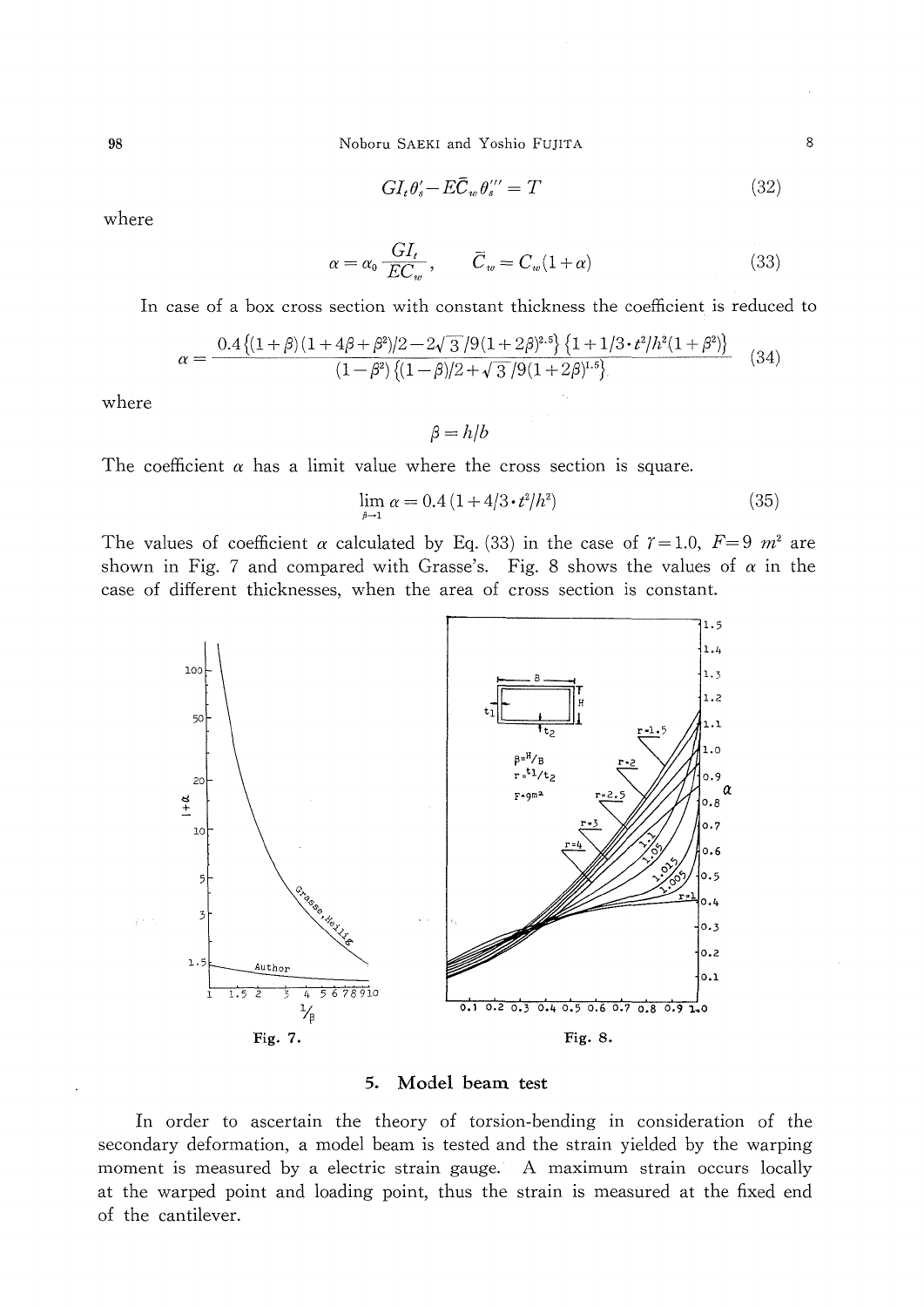# 5.1 Test procedure

The material is acrylic resin and the dimension of the box beam is 50 cm in length, 4 cm in width and 3 cm in height and details of the cross section are shown in Fig. 9. The fixed end is hardened by bolts. As the material is sensitive to temperature, the test is performend in a constant temperature room (19.5°C).

The Modulus of elasticity and shear modulus are determined by deformation due to vertical load and torsional load as shown in Fig. 9.

> $E = 36600 \text{ kg/cm}^2$  $G = 14400$  kg/cm<sup>2</sup>

# 5.2 Test results

In Fig. 10 the strain given by this test is compared with the strain theoretically given by Bornscheuer, Grasse and the author. The values have a variation of about  $\pm 10 \times 10^{-6}$  due to the influences of temperature and vibration by loading, but this value falls between Bornscheuer's and Grasse's values and corresponds well with the author's, therefore it is clear that the theory is more exact than anothers.

# 6. Analysis of continuous beam with variable cross section

A simple beam with a torsional load is assumed to have a statically determinate principal system and the internal forces of a continuous beam are analyzed by determination of redundant forces at the end of a simple beam.

#### 6.1 Principal system

The moment of a beam with variable cross sections are given by the "Knoten" Last" method<sup>9)</sup>. We define the notation  $m$  as follows.

$$
m = GI_t \theta'_s \tag{36}
$$

Substituting this into Eq.  $(32)$ , we obtain

$$
m'' - \bar{\lambda}^2 m + \bar{\lambda}^2 T = 0 \tag{37}
$$

where



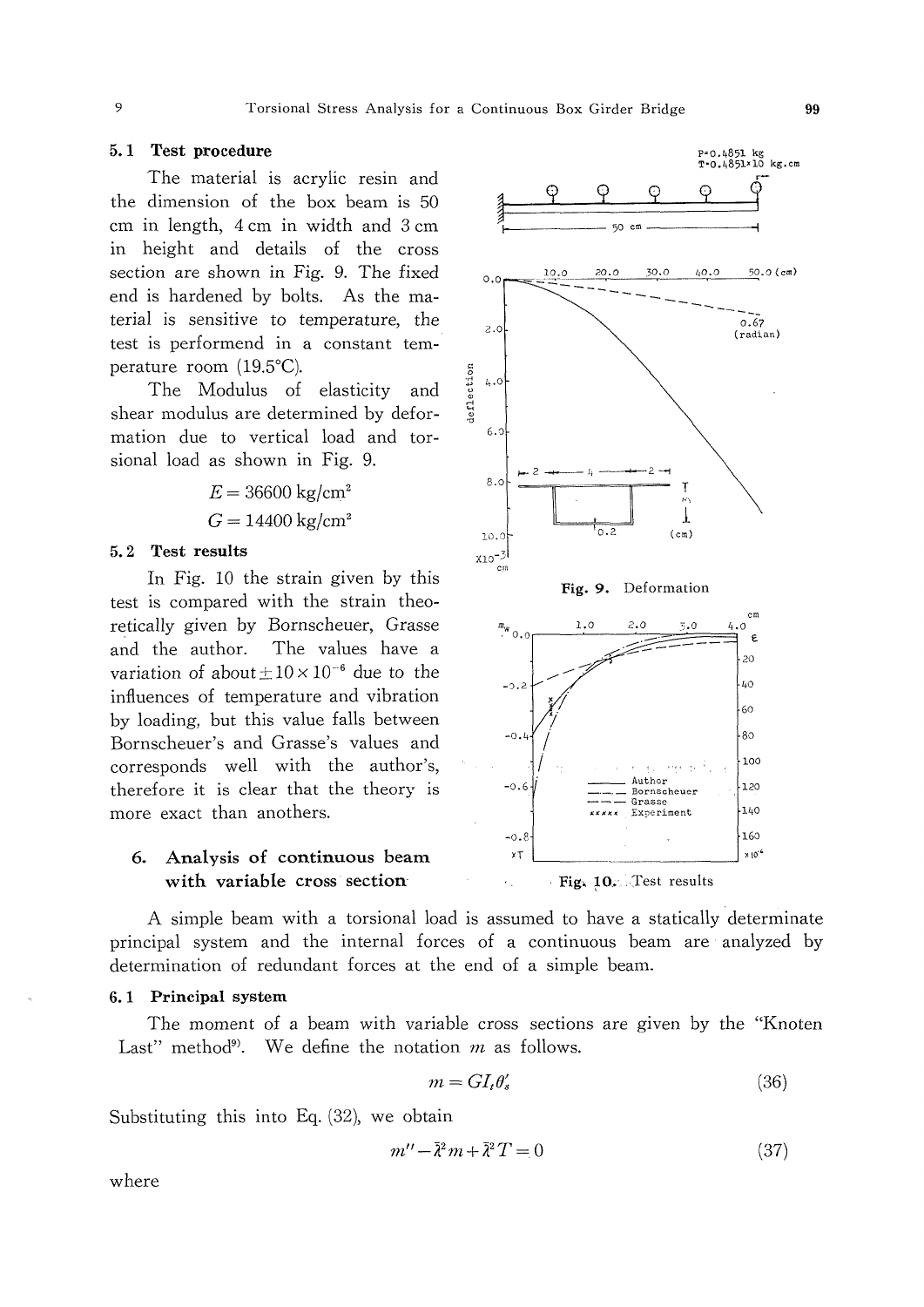$\bar{\lambda} = \sqrt{GL/EC}$ 

We assume that the distribution of torsional moment  $m$  has a parabolic form and we divide a beam into  $(n+1)$  part and each part is applied to Eq. (37).

We find

$$
-m_{n-1}(1-r_{n-1})+m_n(2+10r_n)-m_{n+1}(1-r_{n+1})=4zK_n(\bar{\lambda}^2T)
$$
 (38)

where

$$
r = \overline{\lambda}^2 \Delta z^2 / 12, \qquad \Delta z = l/n + 1
$$



The number of equations is *n* and that of the unknown is  $(n+2)$ , therefore two boundary conditions are necessary. Boundary conditions of simple beams are as follows

$$
m_0' = m_{n+1}' = 0 \tag{40}
$$

we transform by the Knoten Last method

$$
(1+5r_0) m_0 - (1-r_1) m_1 = 4zK_0(\bar{\lambda}^2 T)
$$
\n(41)

$$
(1 - r_n) m_n - (1 + 5 r_{n+1}) m_{n+1} = 4z K_{n+1}(\bar{\lambda}^2 T) \tag{42}
$$

In order to determine the distribution of total moment  $T$ , a beam is subjected to  $T=1$  as shown in Fig. 11, then the right side of the Eq. (38) becomes

$$
4zK_0(\bar{\lambda}^2 T) = 0.5 (7r_0 + 6r_1 - r_2)
$$
  
\n
$$
4zK_i(\bar{\lambda}^2 T) = r_{i-1} + 10r_i + r_{i+1}
$$
  
\n
$$
4zK_j(\bar{\lambda}^2 T) = 0.5 (-r_{j-2} + 6r_{j-1} + 7r_j)
$$
\n(43)



Where  $i$  represents an arbitrary point considered and  $j$ is the point which is subjected to a concentrated load. Eq.  $(41)$  can also be applied to the case of Fig. 12. and then the solution of Eq. (38) in the both cases as shown in Fig. 11 and 12 are called  $m_L$  and  $m_R$  respectively. The total torsional moments are denoted by  $T_1$  and  $T_2$  as shown in Fig. 13.

To satisfy condition that angle of rotation must be zero on the both ends of the beam. we obtain

$$
T_1 \int_0^l \frac{m_L}{GI_t} \, dx + T_2 \int_0^l \frac{m_R}{GI_t} \, dz = 0 \tag{44}
$$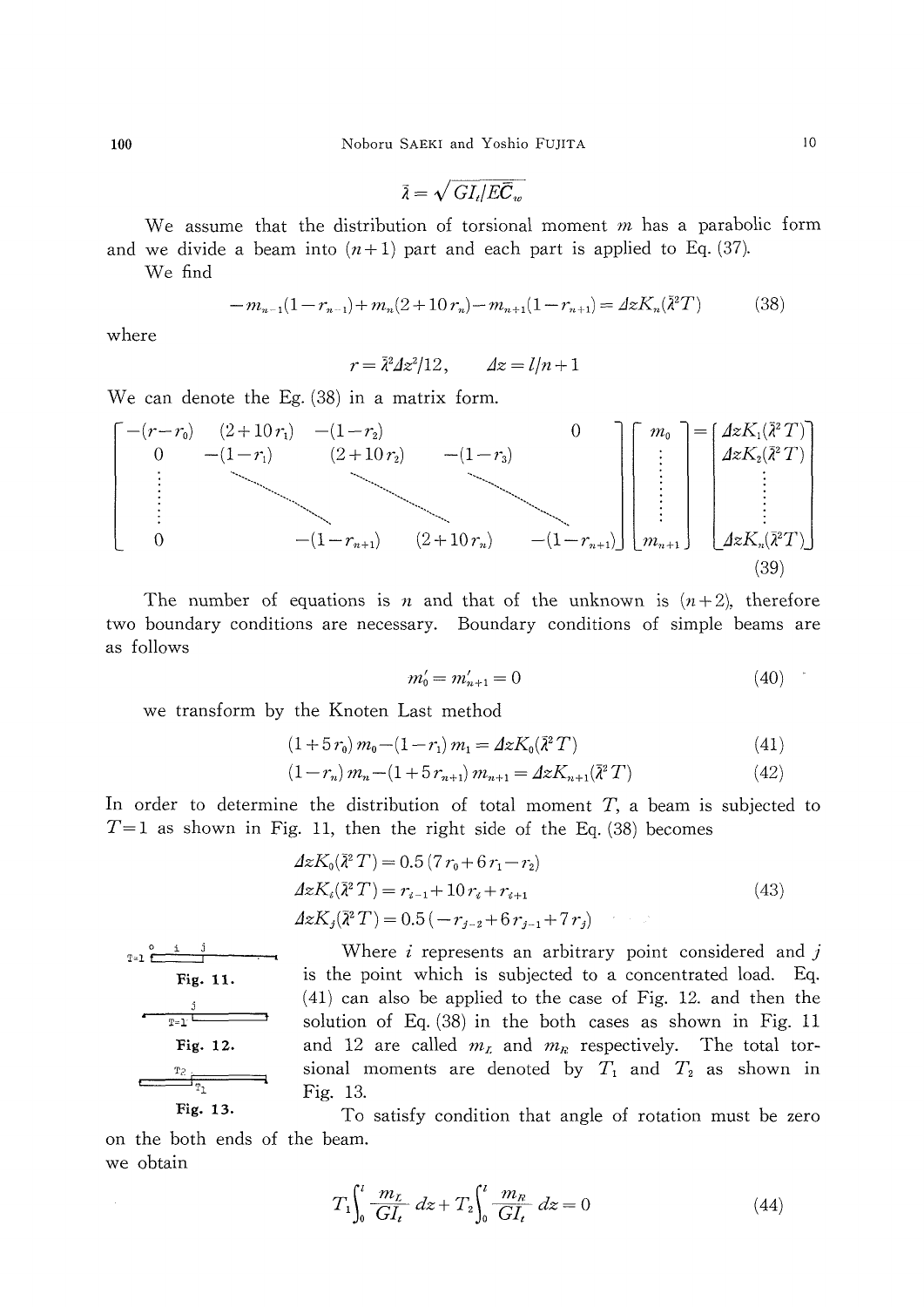we find

$$
T_2 = -\int_0^l \frac{m_L}{GI_t} \, dz \bigg| \int_0^l \frac{m_{T=1}}{GI_t} \, dz \tag{45}
$$

where  $m_{T=1}$  corresponds to the case of loading  $T=1$  over the beam.

Substituting the Eq.  $(45)$  into the right side of Eq.  $(38)$ , we obtain the solution by matrix-analysis.

From Eq.  $(32)$  we find

$$
m'' = \bar{\lambda}^2(m - T)
$$

and primary torsional moment is

$$
m_t = m - \alpha_0 m'' \tag{46}
$$

secondary torsional moment  $\overline{m}_t$  becomes

$$
\overline{m}_t = T - m_t \tag{47}
$$

we difine the warping moment  $m_w$  as follows

$$
m_w = -EC_w \theta_s^{\prime\prime} \tag{48}
$$

we obtain from Eq.  $(32)$ 

$$
m_w - \bar{\lambda}^2 m_w = 0 \tag{49}
$$

The slope of warping moment is discontinuous at the point of concentrated load, therefore an additional load,  $m'_w$  left  $-m_w$  right, must be considered.

we assume that  $m_w$  is of a parabolic form and transform Eq. (49) in a matrix form.

$$
\begin{bmatrix}\n-(1-r_0) & (2+10r_1) & -(1-r_2) & & 0 \\
& \ddots & & \ddots & \ddots \\
& & & (1-r_{n-1}) & (2+10r_n) & -(1-r_{n-1})\n\end{bmatrix}\n\begin{bmatrix}\nm_{w0} \\
\vdots \\
m_{w1+1}\n\end{bmatrix} =\n\begin{bmatrix}\n0 \\
1+r_j \\
1+\alpha_j \\
0\n\end{bmatrix}
$$
\n(50)

where  $j$  represents the point of load the two boundary conditions of a simple beam are as follows

$$
m_{w0} = m_{w n+1} = 0 \tag{51}
$$

$$
\overbrace{\hspace{4.5cm}}^{x}
$$

#### 6.2 Analysis of cotinuous beam

```
Fig. 14. Redundant warping moment
```
÷

Two boundary conditions are necessary in the case of acting a redundant warping moment as shown in Fig. 14.

$$
(1+5r_0) m_0 - (1-r_1) m_1 = 0
$$
  
-0.5r<sub>n-1</sub> m<sub>n-1</sub> - (1-3r<sub>n</sub>) m<sub>n</sub> + (1+3.5r<sub>n+1</sub>) m<sub>n+1</sub> = -4zGI<sub>t n+1</sub>/EC<sub>w n+1</sub> (52)

Substituting this into matrix (38)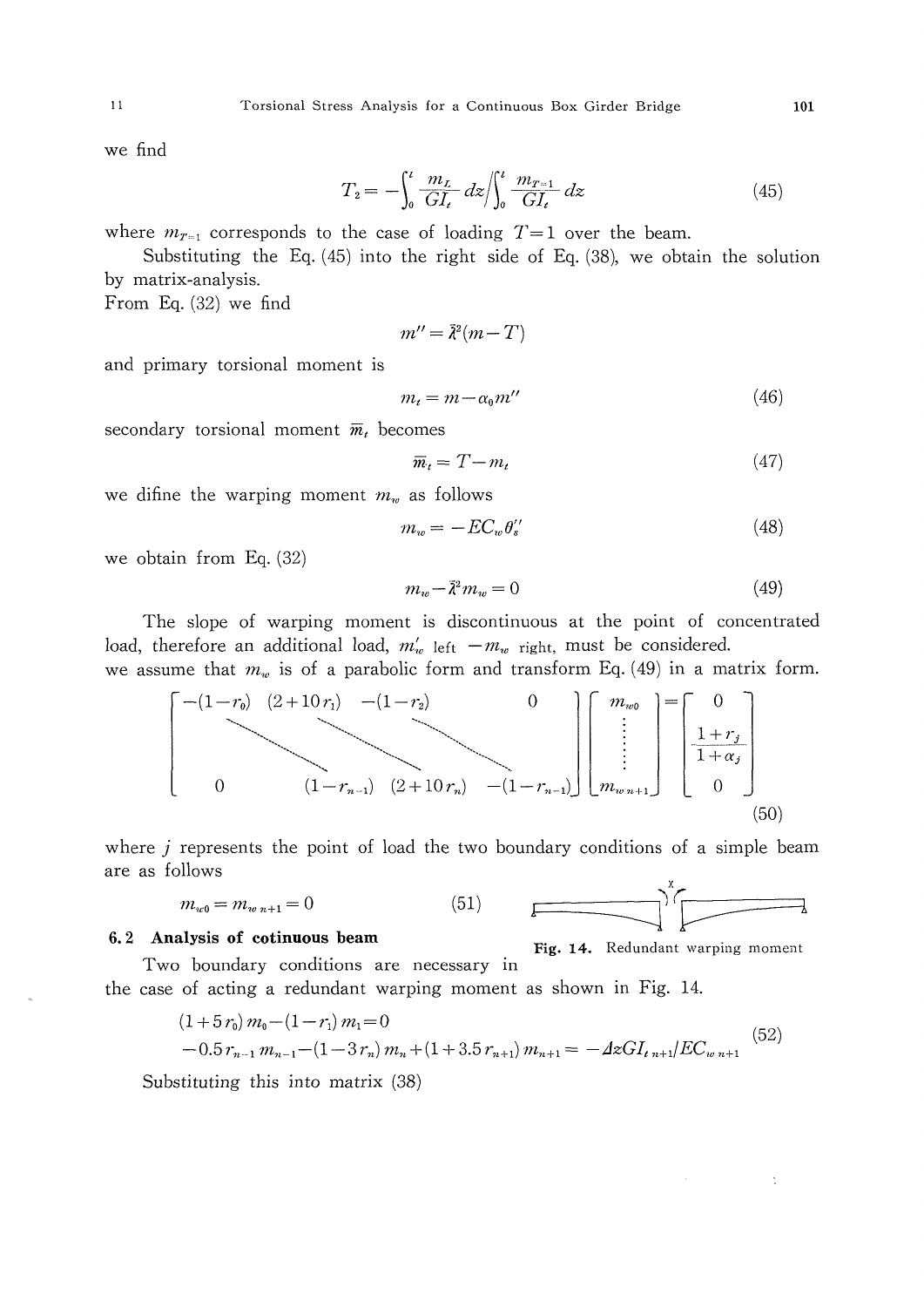

denoting above solution of  $m_{n+1}$  on the first span by  $m_{n+1}^1$ , similar to the case of second span by  $m_{n+1}^2$  and the solution of  $m_{n+1}$  in the case of simply supported beam by  $\delta_{10}^j$ , we get a redundant force.

$$
X_1^j = \frac{-\delta_{10}^j}{m_{n+1}^1 + m_{n+1}^2} \tag{54}
$$

Influence lines of internal moment can be calculated,

$$
S = S_0 + \sum S_x X \tag{55}
$$

 $S_0$  corresponds to the influence line of a simple beam, in the case of calculating for  $m_t$ , internal force  $S_x$  can be obtained from Eq. (48) and in case of  $m_w$ , we obtain as follows



## 7. Numerical example

The general view of the continuous girder bridge with three spans is shown in Fig. 15. As the greatest difference between the author's theory and theories of other workers appears at an intermediate support, then the comparison may be shown only at this point. The condition of loading is determined to result in maximum shearing stress. The line load of  $5 t/m$  and uniform load of  $0.35 t/m<sup>2</sup>$  are applied as

| 12                              | Table 2. |    |                |                |                            |      |          |      |  |  |
|---------------------------------|----------|----|----------------|----------------|----------------------------|------|----------|------|--|--|
|                                 |          | ᅩ  | m <sup>4</sup> |                | m <sub>0</sub><br>$\cup v$ |      | $\alpha$ |      |  |  |
|                                 |          | m  |                | $\overline{2}$ |                            | 2    |          | 2    |  |  |
| 0.55<br>2.55                    | Case 1   | 40 | 1.56           | 10.6           | 1.02                       | 3.75 | 0.16     | 0.48 |  |  |
| 0.221<br>غ.<br>∫0.45 ⊈          | Case 2   | 50 | 1.72           | 13.4           | 1.14                       | 4.23 | 0.17     | 0.51 |  |  |
| :0.15<br>0.45<br>$\sim$<br>0.50 | Case 8   | 60 | 2.67           | 16.4           | 1.56                       | 4.06 | 0.23     | 0.51 |  |  |

Fig. 15. General view  $(\text{case 1})$ 

102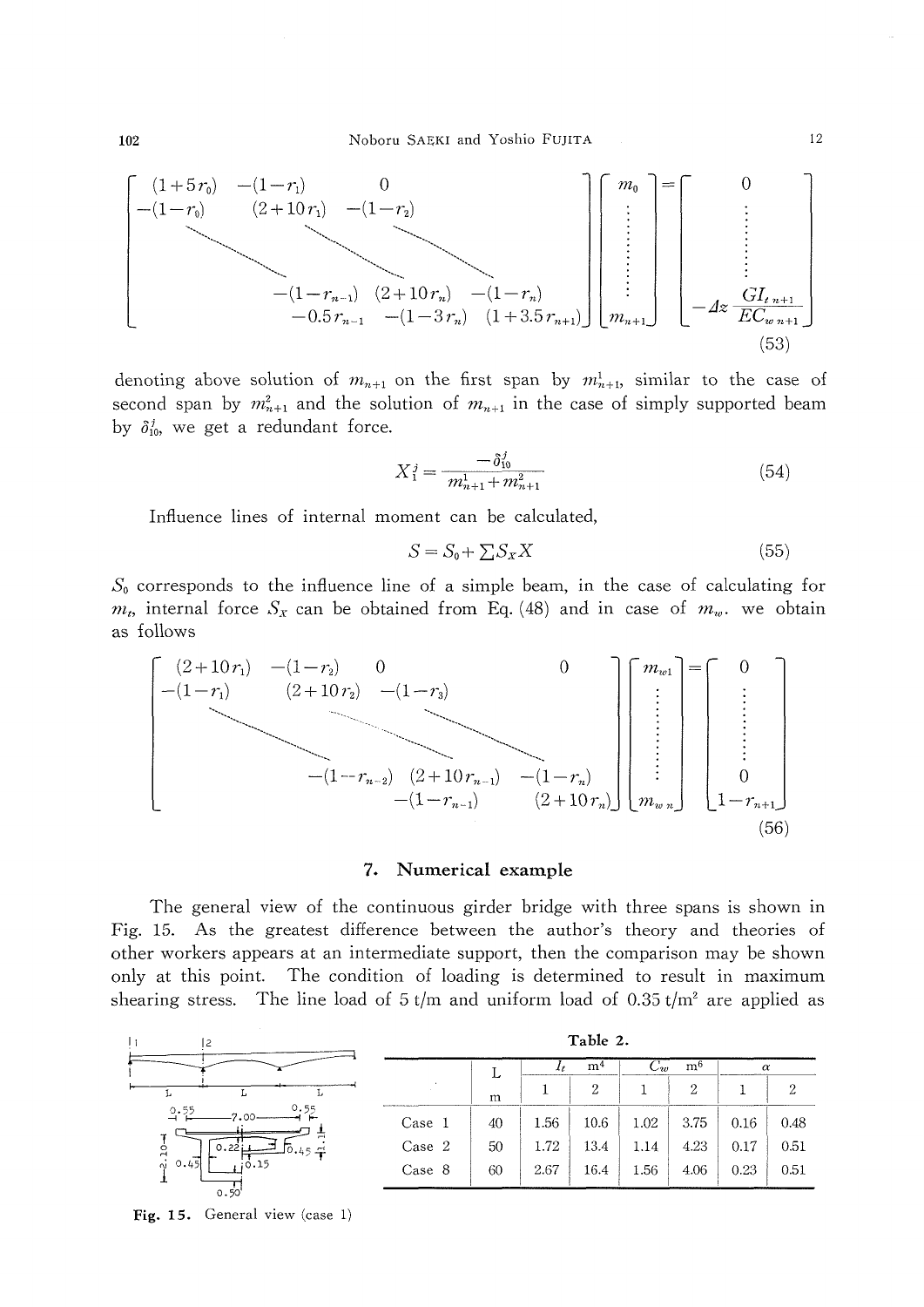

Influence line of  $m_w$  (at point 2) Fig. 19.

shown in Fig. 16. Fig. 17, Fig. 18 and Fig. 19 show influence lines of  $m_t$ ,  $\overline{m}_t$  and  $m_w$  in a comparison of the theories. Distributions of the shearing stresses on the continuous beam having a different span are shown in Fig. 20.

#### 8. Conclusion

The following conclusions have been drawn

(1) With regard to the magnitude of the coefficient  $\alpha$  indicating the effect of the deformation of secondary shearing stress, there is a large differece between the author's theory and Grasse's. The coefficient derived by Grasse is so large that the warping resistance  $C_w$  is negligible, but in the author's theory, the maximum value is in practice from 0.4 to 1.5.

(2) With regard to test results, it is ascertained that the proposed thory is more exact than Bornscheuer's and Grasse's.

(3) As to influence lines, there is some difference between the present theory and other's on the simply supported end, but large differences appear at the intermediate support. The influence lines by the proposed theory take an intermediate